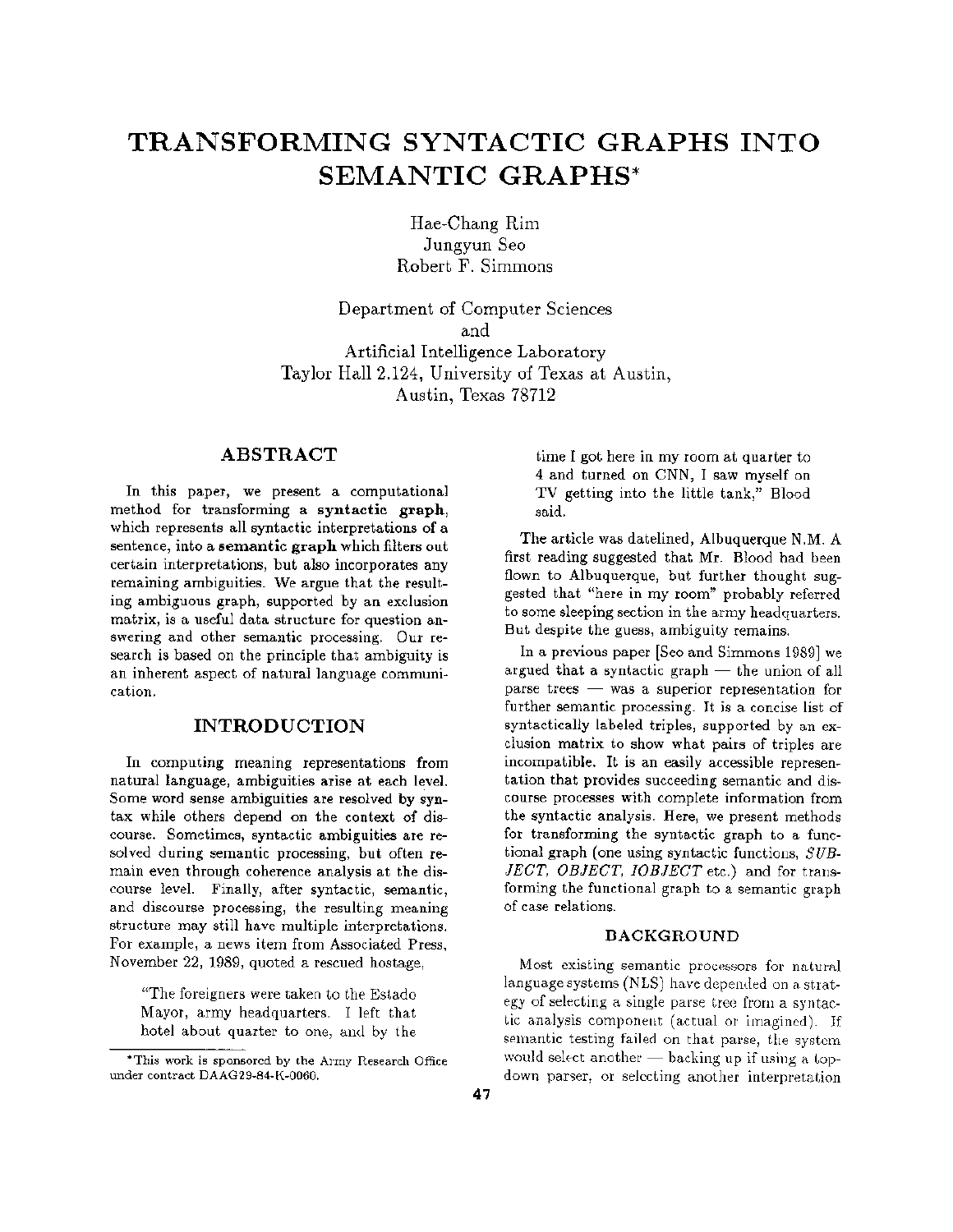

Figure 1: Syntactic Graph and Exclusion Matrix for *"John saw a man on the hill with a telescope."* 

from an all-paths chart. Awareness has grown in recent years that this strategy is not the best. Attempts by Marcus [1980] to use a deterministic (look-ahead) tactic to ensure a single parse without back-up, fail to account for common, gardenpath sentences. In general, top-down parsers with backup have unpleasant implications for complexity, while efficient all-paths parsers limited to complexity  $O(N^3)$  [Aho and Ullman 1972, Early 1970, Tomita 1985] can find all parse trees in little more time than a single one. If we adopt the economical parsing strategy of obtaining an all-paths parse, the question remains, how best to use the parsing information for subsequent processing.

Approaches by Barton and Berwick [1985] and Rich et. al. [1987] among others have suggested what Rich has called ambiguity procrastination in which a system provides multiple potential syntactic interpretations and postpones a choice until a higher level process provides sufficient information to make a decision. Syntactic representations in these systems are incomplete and may not always represent possible parses. Tomita [1985] suggested using a *shared-packed-forest* as an economical method to represent all and only the parses resulting from an all-paths analysis. Unfortunately, the resulting tree is difficult for a person to read, and must be accessed by complex programs. It was in this context that we [Seo and Simmons 1989] decided that a graph composed of the union of parse trees from an all-paths parser would form a superior representation for subsequent semantic processing.

## SYNTACTIC GRAPHS

In the previous paper we argued that the syntactic graph supported by an exclusion matrix would provide all and "only" the information given by a parse forest.<sup>1</sup> Let us first review an example of a syntactic graph for the following sentence:

Exl) John saw a man on the hill with a telescope.

There are at least five syntactic interpretations for Exl from a phrase structure grammar. The syntactic graph is represented as a set of dominator-modifier triples<sup>2</sup> as shown in the middle of Figure 1 for Exl. Each triple consists of a label, a head-word, and a modifier-word.

Each triple represents an arc in a syntactic graph in the left of Figure 1. An arc is drawn from the head-word to the modifier-word. The label of each triple, SNP, VNP, etc. is uniquely determined according to the grammar rule used to generate the triple. For example, a triple with the label SNP is generated by the grammar rule,  $SNT \rightarrow NP + VP$ , VPP is from the rule  $VP \rightarrow$  $VP + PP$ , and PPN from  $PP \rightarrow Prep + NP$ , etc.

We can notice that the ambiguities in the graph are signalled by identical third terms (i.e., the same modifier-words with the same sentence position) in triples because a word cannot modify two different words in one syntactic interpretation. In

<sup>1</sup> We proved the "all" but have discovered that in certain cases to be shown later, the transformation to a semantic graph may result in arcs that do not occur in any complete analysis.

<sup>&</sup>lt;sup>2</sup> Actually each word in the triples also includes notation for position, and syntactic class and features of the word.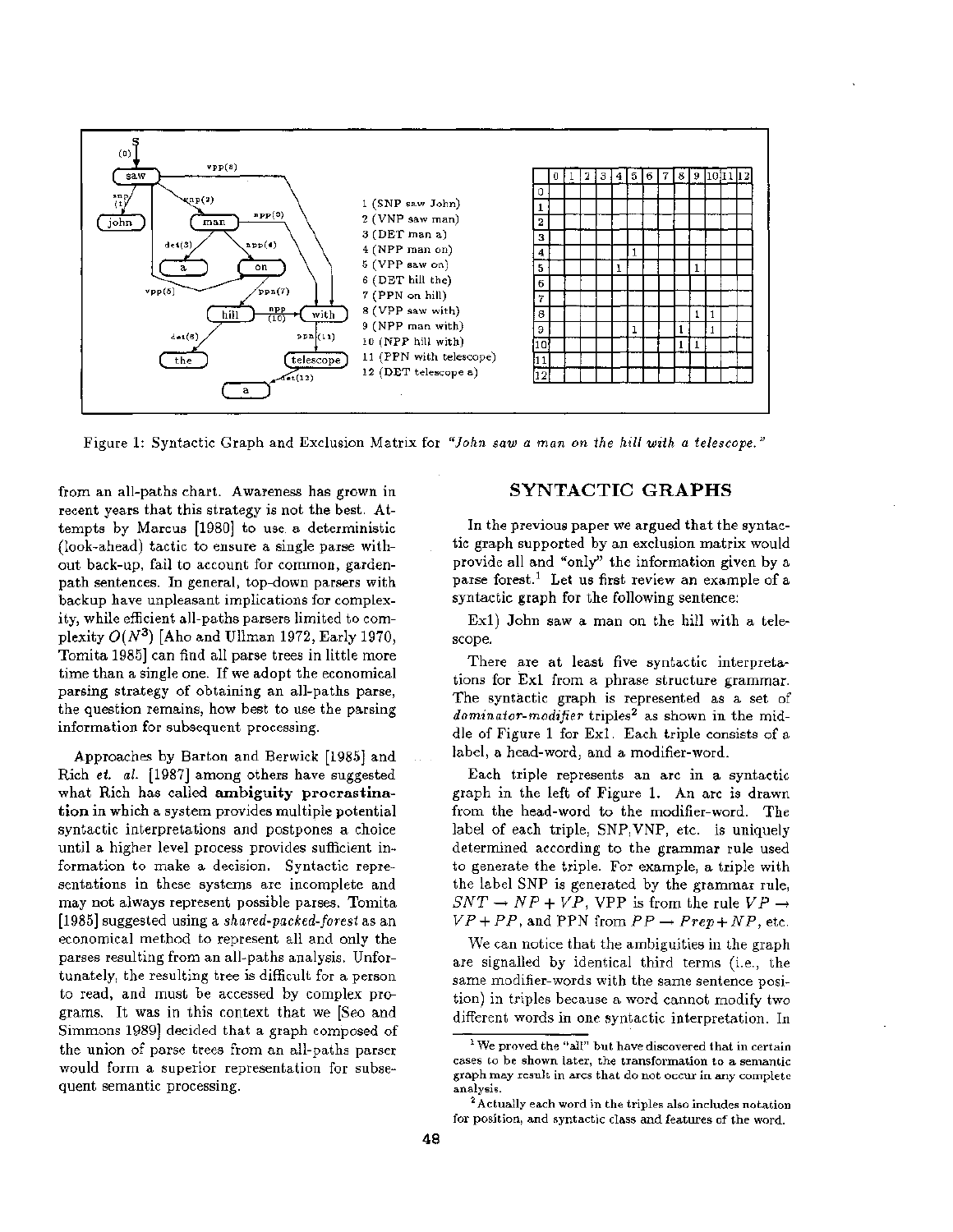

Figure 2: Syntactic Graph and Exclusion Matrix for *"The monkey lives in tropical jungles near rivers and streams."* 

a graph, each node with multiple in-arcs shows an ambiguous point. There is a special arc, called the root are, which points to the head word of the sentence. The arc  $(0)$  of the syntactic graph in Figure 1 represents a root arc. A root arc contains information (not shown) about the modalities of the sentence such as voice: passive, active, mood: declarative or wh-question, etc. Notice that a sentence may have multiple root arcs because of syntactic ambiguities involving the head verb.

One interpretation can be obtained from a syntactic graph by picking up a set of triples with no repeated third terms. In this example, since there are two identical occurrences of *on* and three of *with,* there are  $2*3 = 6$  possible sentence interpretations in the graph represented above. However, there must be only five interpretations for Exl. The reason that we have more interpretations is that there are triples, called exclusive triples, which cannot co-occur in any syntactic interpretation. In this example, the triple (vpp saw on) and (npp man with) cannot co-occur since there is no such interpretation in this sentence.<sup>3</sup> That's why a syntactic graph must maintain an exelusion matrix.

An exclusion matrix,  $(Ematrix)$ , is an  $N*N$ matrix where  $N$  is the number of triples. If *Ematrix(i,j)* = 1 then the i-th and j-th triple

cannot co-occur in any reading. The exclusion matrix for Exl is shown in the right of Figure 1. In Exl, the 'triples 5 and 9 cannot co-occur in any interpretation according to the matrix. Trivially exclusive triples which share the same third term are also marked in the matrix. It is very important to maintain the *Ematrix* because otherwise a syntactic graph generates more interpretations than actually result from the parsing grammar.

Syntactic graphs and the exclusion matrix are computed from the chart (or forest) formed by an all-paths chart parser. Grammar rules for the parse are in augmented phrase structure form, but are written to minimize their deviation from a pure context-free form, and thus, limit both the conceptual and computational complexity of the analysis system. Details of the graph form, the grammar, and the parser are given in (Seo and Simmons 1989).

### **COMPUTING SEMANTIC GRAPHS FROM SYNTACTIC GRAPHS**

An important test of the utility of syntactic graphs is to demonstrate that they can be used directly to compute corresponding semantic graphs that represent the union of acceptable case analyses. Nothing would be gained, however, if we had to extract one reading at a time from the syntactic graph, transform it, and so accumulate the union of case analyses. But if we can apply a set of rules

<sup>3</sup>Once the phrase "on the hill" is attached to *saw,* "with a telescope" must be attached to either *hill* or *saw,* not man.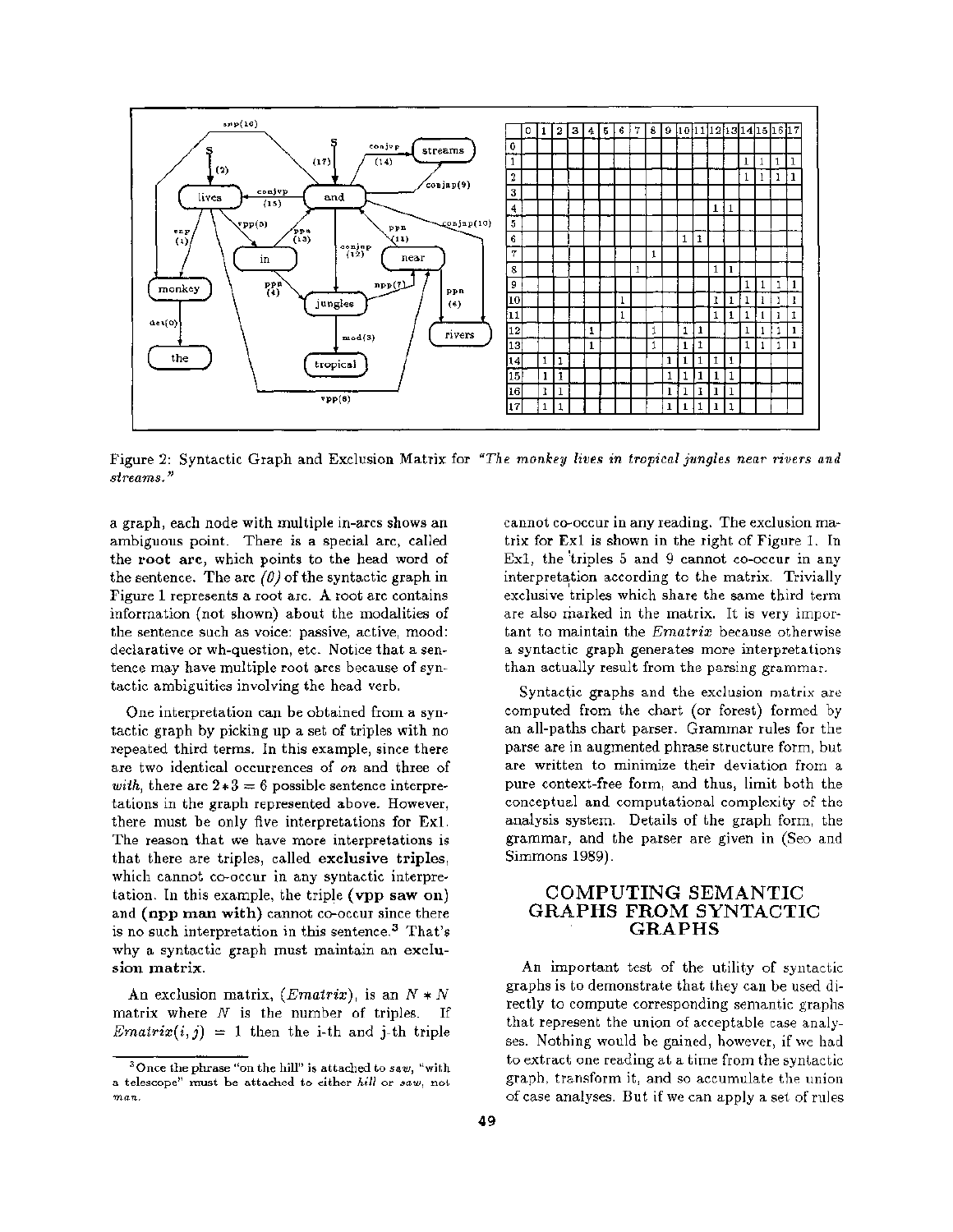

Figure 3: Functional Graph and Exclusion Matrix for *"The monkey lives in tropical jungles near rivers and streams."* 

directly to the syntactic graph, mapping it into the semantic graph, then using the graph can result in a significant economy of computation.

We compute a semantic graph in a two-step process. First, we transform the labeled dependency triples resulting from the parse into functional notation, using labels such as *subject, object,* etc. and transforming to the canonical *active* voice. This results in a functional graph as shown in Figure 3. Second, the functional graph is transformed into the semantic graph of Figure 5. During the second transformation, filtering rules are applied to reduce the possible syntactic interpretations to those that are semantically plausible.

#### COMPUTING FUNCTIONAL GRAPHS

To determine SUB, OBJ and IOBJ correctly, the process checks the types of verbs in a sentence and its voice, active or passive. In this process, a syntactic triple is transformed into a functional triple: for example,  $(\text{snp } X \ Y)$  is transformed into (subj  $X$  Y) in an active sentence.

However, some transformation rules map several syntactic triples into one functional triple. For example, in a passive sentence, if three triples, (voice X passive),  $(\text{vpp } X \text{ by})$ , and  $(\text{ppn by})$ Y), are in a syntactic graph and they are not exclusive with each other, the process produces one functional triple (subj  $X Y$ ). Since prepositions are used as functional relation names, two syntactic triples for a prepositional phrase are also reduced into one functional triple. For example,

(vpp lives in) and (ppn in jungles) are transformed into (in lives jungles). These transformations are represented in Prolog rules based on general inference forms such as the following:

(stype X declarative) & (voice X passive) & (vpp X by) & (ppn by Y)  $\Rightarrow$  (subject X Y)

(vpp X P) & (ppn P Y) & not(voice X pas $sive) \Rightarrow (P X Y).$ 

When the left side of a rule is satisfied by a set of triples from the graph, the exclusion matrix is consulted to ensure that those triples can all cooccur with each other.

This step of transformation is fairly straighttoward and does not resolve any syntactic ambiguities. Therefore, the process must carefully transform the exclusion matrix of the syntactic graph into the exclusion matrix of the functional graph so that the transformed functional graph has the same interpretations as the syntactic graph has<sup>4</sup>.

Intuitively, if a functional triple, say  $F$ , is produced from a syntactic triple, say  $T$ , then  $F$ must be exclusive with any functional triples produced from the syntactic triples which are exclusive with  $T$ . When more than one syntactic triple, say  $T_i$ 's are involved in producing one functional triple, say  $F_1$ , the process marks the exclusion

<sup>&</sup>lt;sup>4</sup> At a late stage in our research we noticed that we could have written our grammar to result directly in syntacticfunctional notation; but one consequence would be increasing the complexity of our grammar rules, requiring frequent tests and transformations, thus increasing conceptual and computational complexities.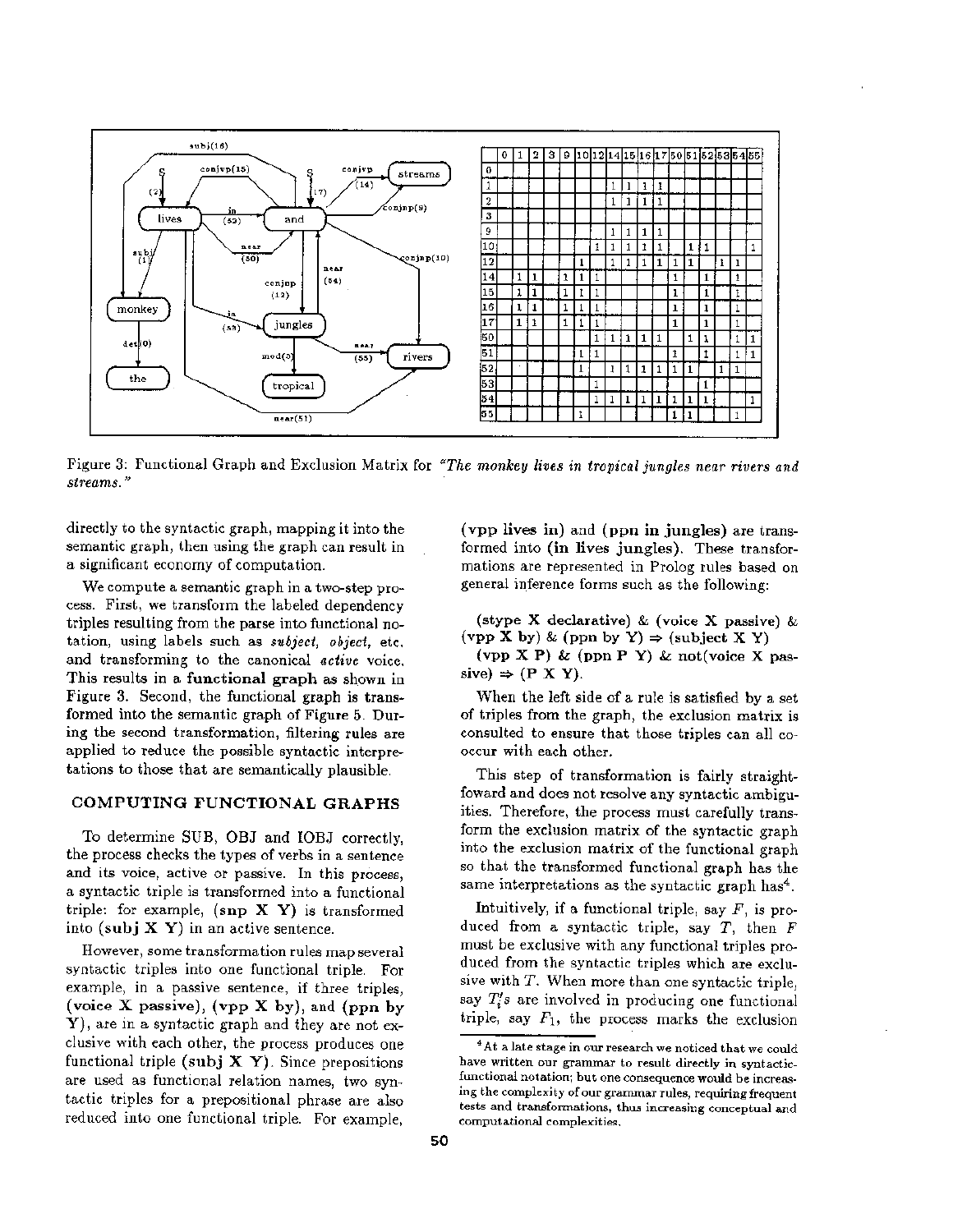| $N$ : the implausible triple which will be removed.<br>The process starts by calling remove-all-Dependent-arcs( $[N]$ ). |
|--------------------------------------------------------------------------------------------------------------------------|
| remove-all-dependent-arcs(Arcs-to-be-removed)                                                                            |
| for all Arc in Arcs-to-be-removed do                                                                                     |
| beoin                                                                                                                    |
| <i>if</i> Arc is not removed vet                                                                                         |
| then                                                                                                                     |
| find all arcs pointing to the same node as Arc: call them Alt-arcs                                                       |
| find arcs which are exclusive with every arc in Alt-arcs, call them Dependent-arcs<br>remove Arc                         |
| remove entry of Arc from the exclusion matrix                                                                            |
| remove-all-Dependent-arcs(Dependent-arcs)                                                                                |
| end                                                                                                                      |

Figure 4: Algorithm for Finding Dependent Relations

matrix so that  $F_1$  can be exclusive with all functional triples which are produced from the syntactic triples which are exclusive with any of  $T_{\rm s}$ .

The syntactic graph in Figure 2 has five possible syntactic interpretations and all and only the five syntactic-functional interpretations must be contained in the transformed functional graph with the new exclusion matrix in Figure 3. Notice that, in the functional graph, there is no single, functional triple corresponding to the syntactic triples, *(~)-(8), (11)* and *(13).* Those syntactic triples are not used in one-to-one transformation of syntactic triples, but are involved in many-to-one transformations to produce the new functional triples, *(50)-(55),* in the functional graph.

#### COMPUTING SEMANTIC GRAPHS

Once a functional graph is produced, it is transformed into a semantic graph. This transformation consists of the following two subtasks: given a functional triple (i.e., an are in Figure 3), the process must be able to (1) check if there is a semantically meaningful relation for the triple (i.e., co-occurrence constraints test), (2) if the triple is semantically implausible, find and remove all functional triples which are dependent on that triple.

The co-occurrence constraints test is a matter of deciding whether a given functional triple is semantically plausible or not.<sup>5</sup> The process uses a type hierarchy for real world concepts and rules that state possible relations among them. These relations are in a case notation such as agt for *agent,* ae for *affected-entity,* etc. For example, the

*subject(I)* arc between *lives* and *monkey* numbered *(1)* in Figure 3 is semantically plausible since animal can be an agent of live if the animal is a *subj* of the live. However, the *subject* arc between *and* and *monkey* numbered *(15)* in Figure 3 is semantically implausible, because the relation *conjvp* connects *and* and *streams,* and *monkey* can not be a subject of the verb *streams.* In our knowledge base, the legitimate *agent* of the verb *streams* is a flow-thing such as a river.

When a given arc is determined to be semantically plausible, a proper case relation name is assigned to make an arc in the semantic graph. For example, a case relation *agt* is found in our knowledge base between *monkey* and *lives* under the constraint *subject.* 

If a triple is determined to be semantically implausible, then the process removes the triple. Let us explain the following definition before discussing an interesting consequence.

Definition *1 A triple, say T1, is* dependent on *another triple, say T2, if every interpretation which uses*  $T_1$  *always uses*  $T_2$ .

Then, when a triple is removed, if there are any triples which are dependent on the removed triple, those triples must also be removed. Notice that the dependent on relation between triples is transitive.

Before presenting the algorithm to find dependent triples of a triple, we need to discuss the following property of a functional graph.

Property 1 *Each semantic interpretation derived from a functional graph must contain every node in each position once and only once.* 

<sup>5</sup> Eventually we will incorporate more sophisticated tests as suggested by Hirst(1987) and others, but our current emphasis is on the procedures for transforming graphs.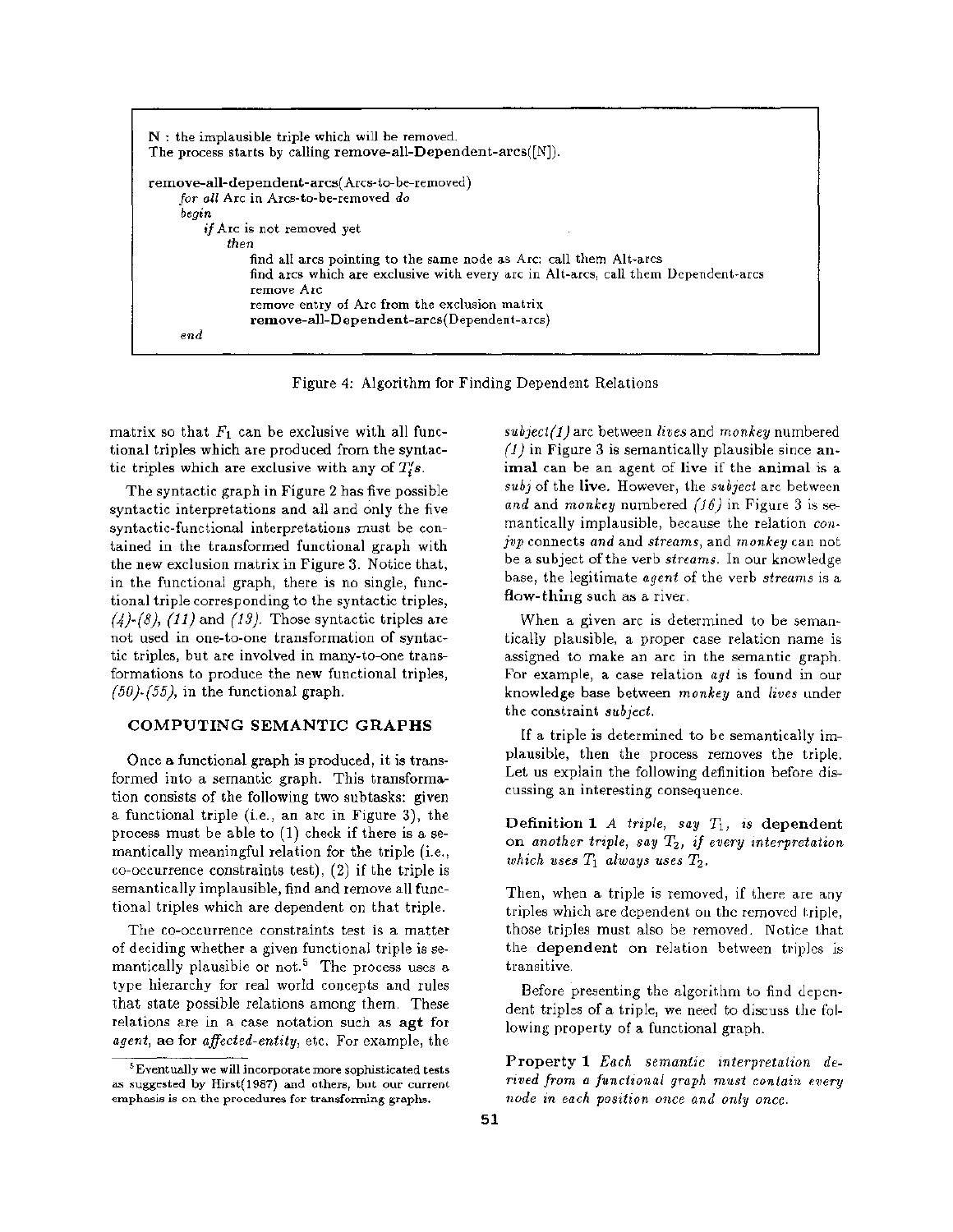

Figure 5: Semantic Graph and Exclusion Matrix for *"The monkey lives in tropical jungles near rivers and streams."* 

Here the position means the position of a word in a sentence. This property ensures that all words in a sentence must be used in a semantic interpretation once and only once.

The next property follows from Property 1.

Property 2 *Ira triple is determined to be semantically implausible, there must be at least one triple which shares the same modifier-word. Otherwise, the sentence is syntactically or semantically illformed.* 

Lemma 1 *Assume that there are n triples, say*   $T_1, \ldots, T_n$ , sharing a node, say N, as a modifier*word (i.e. third term) in a functional graph. If there is a triple, say T, which is exclusive with*   $T_1, \ldots, T_{i-1}, T_{i+1}, \ldots, T_n$  and is not exclusive with  $T_i$ ,  $T$  is dependent on  $T_i$ .

This lemma is true because  $T$  cannot co-occur with any other triples which have the node  $N$  as a modifier-word except  $T_i$  in any interpretation. By Property 1, any interpretation which uses T must use one triple which has  $N$  as a modifier-word. Since there is only one triple,  $T_i$  that can co-occur with T, any interpretations which use T use  $T_i$ .

Using the above lemma, we can find triples which are dependent on a semantically implausible triple directly from the functional graph and the corresponding exclusion matrix. An algorithm for finding a set of dependent relations is presented in Figure 4.

For example, in the functional graph in Figure 3, since *monkey* cannot be an agt of *streams,*  the triple *(15.)* is determined to be semantically implausible. Since there is only one triple, *(1),*  which shares the same modifier-word, *monkey,* the process finds triples which are exclusive with *(1).*  Those are triples numbered *(14), (15), (16),* and *(17).* Since these triples are dependent on *(16),*  these triples must also be removed when *(16)* is removed. Similarly, when the process removes *(14),*  it must find and remove all dependent triples of *(14).* In this way, the process cascades the remove operation by recursively determining the dependent triples of an implausible triple.

Notice that when one triple is removed, it removes possibly multiple ambiguous syntactic interpretations--two interpretations are removed by removing the triple *(16)* in this example, but for the sentence, *It is transmitted by eating shellfish such as oysters living in infected waters, or by drinking infected water, or by dirt from soiled fingers,* 189 out of 378 ambiguous syntactic interpretations are removed when the semantic relation (mod water drinking) is rejected. $6$  This saves many operations which must be done in other approaches which check syntactic trees one by one to make a semantic structure. The resulting semantic graph and its exclusion matrix derived from the functional graph in Figure 3 have three semantic interpretations and are illustrated in Figure 5. This is a reduction from five syntactic interpretations as a result of filtering out the possibility, (agt streams monkey).

There is one arc in Figure 5, labeled *near(51),*  that proved to be of considerable interest to us.

 $6$ In "infected drinking water", (mod water drinking) is plausible but not in "drinking infected water".